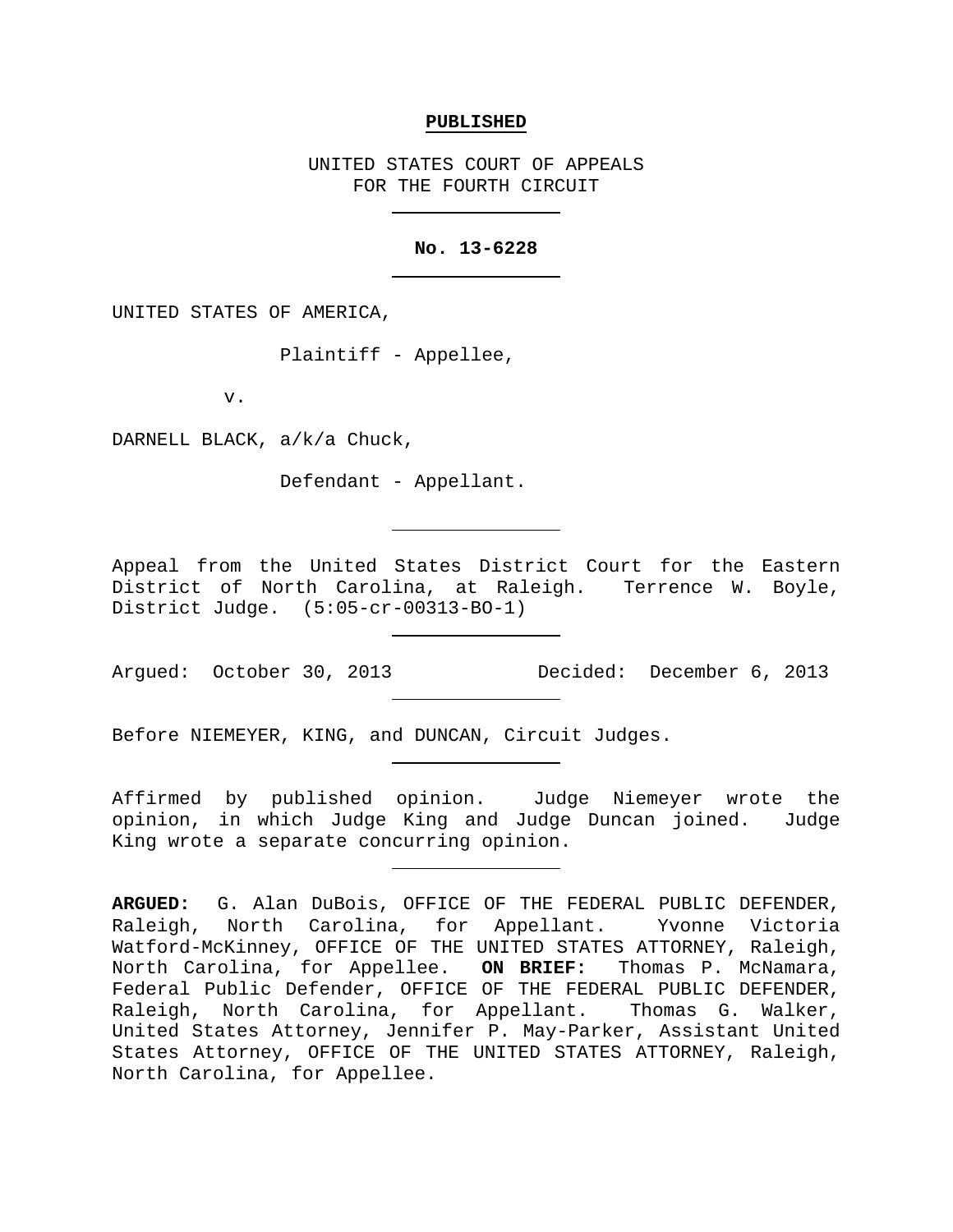NIEMEYER, Circuit Judge:

Darnell Black was sentenced in January 2007 to the statutory minimum of 120 months' imprisonment for conspiracy to traffic in more than 50 grams of crack cocaine. See 21 U.S.C. § 841(b)(1). The Fair Sentencing Act, which was enacted in 2010, more than three years after Black was sentenced, reduced the statutory minimum sentence applicable to his circumstances from 120 months' imprisonment to 60 months' imprisonment. Black filed a motion under 18 U.S.C. § 3582(c)(2) to modify his sentence, contending that the reduced minimum sentences in the Fair Sentencing Act should apply to him. The district court denied his motion, relying on our decision in United States v. Bullard, 645 F.3d 237 (4th Cir. 2011), in which we held that the Fair Sentencing Act does not apply retroactively.

For the reasons given herein, we affirm. We conclude that the statutory minimum sentences in the Fair Sentencing Act do not apply to a defendant sentenced before the Act's effective date. Moreover, we reject Black's argument that a  $\S$  3582(c)(2) proceeding conducted after the effective date of the Fair Sentencing Act provides a vehicle by which to apply the reduced minimum sentences in the Fair Sentencing Act to him.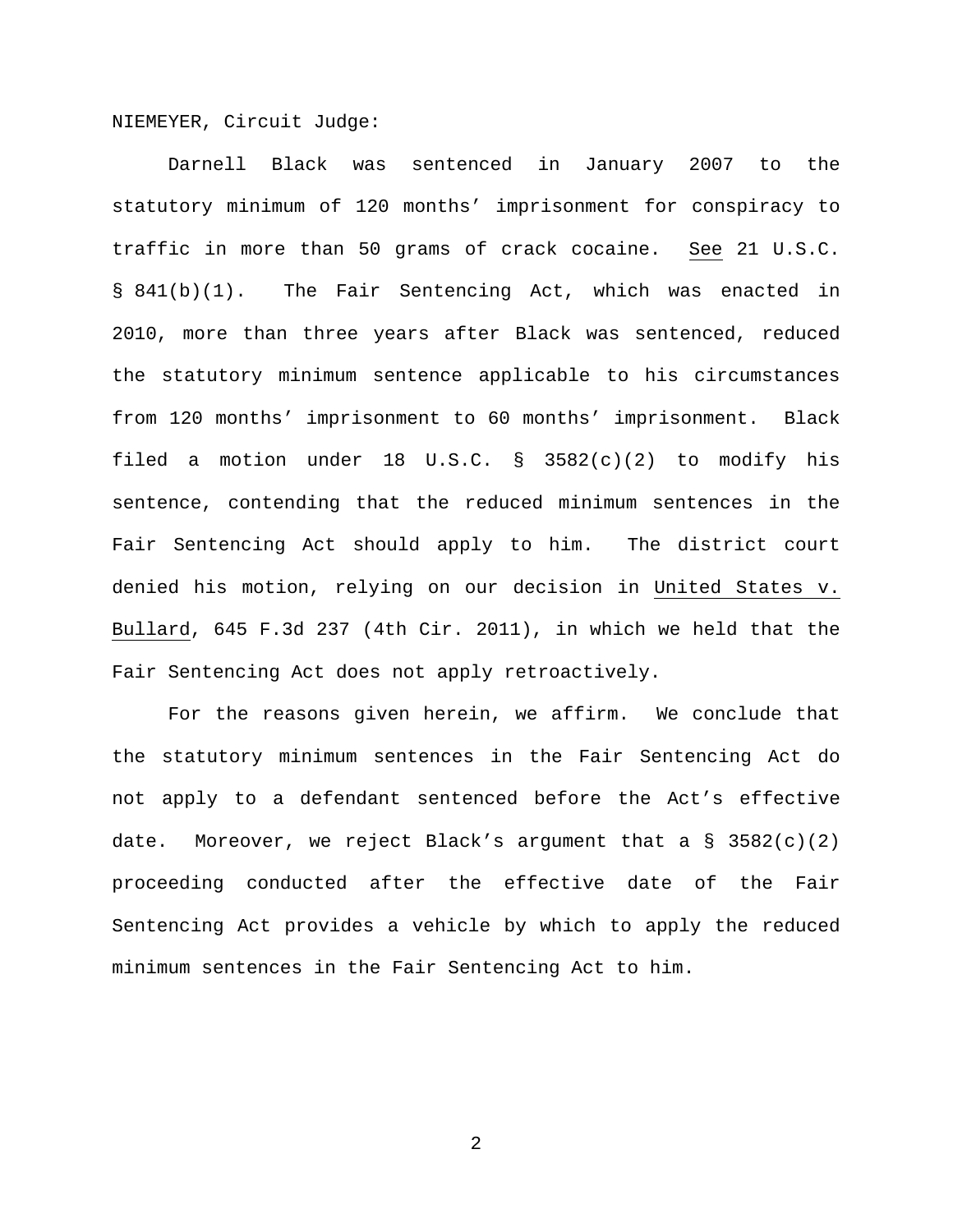Black pleaded guilty on September 14, 2006, to conspiracy to distribute and possess with intent to distribute more than 50 grams of crack cocaine, in violation of 21 U.S.C. §§ 846, 841(a)(1). In the presentence report prepared for Black's sentencing, the probation officer recommended that Black be held accountable for 84.2 grams of crack cocaine and 26.8 grams of powder cocaine, yielding, after other adjustments not relevant here, a Sentencing Guidelines range of 97 to 121 months' imprisonment. Because the underlying drug trafficking offense involved more than 50 grams of crack cocaine, however, Black was subject to a statutory minimum sentence of 120 months' imprisonment, id. § 841(b)(1)(A) (2006), and therefore his sentencing range became 120 to 121 months' imprisonment. On January 23, 2007, the district court sentenced Black to 120 months' imprisonment, the statutory minimum.

More than three years later, Congress enacted the Fair Sentencing Act of 2010 ("FSA"), Pub. L. No. 111-220, 124 Stat. 2372, in response to extensive criticism about the disparity in sentences between crack cocaine offenses and powder cocaine offenses. See Dorsey v. United States, 132 S. Ct. 2321, 2328-29 (2012). Among other things, the FSA reduced the statutory minimum sentences for crack cocaine offenses by increasing the quantity of crack cocaine necessary to trigger the minimums --

3

I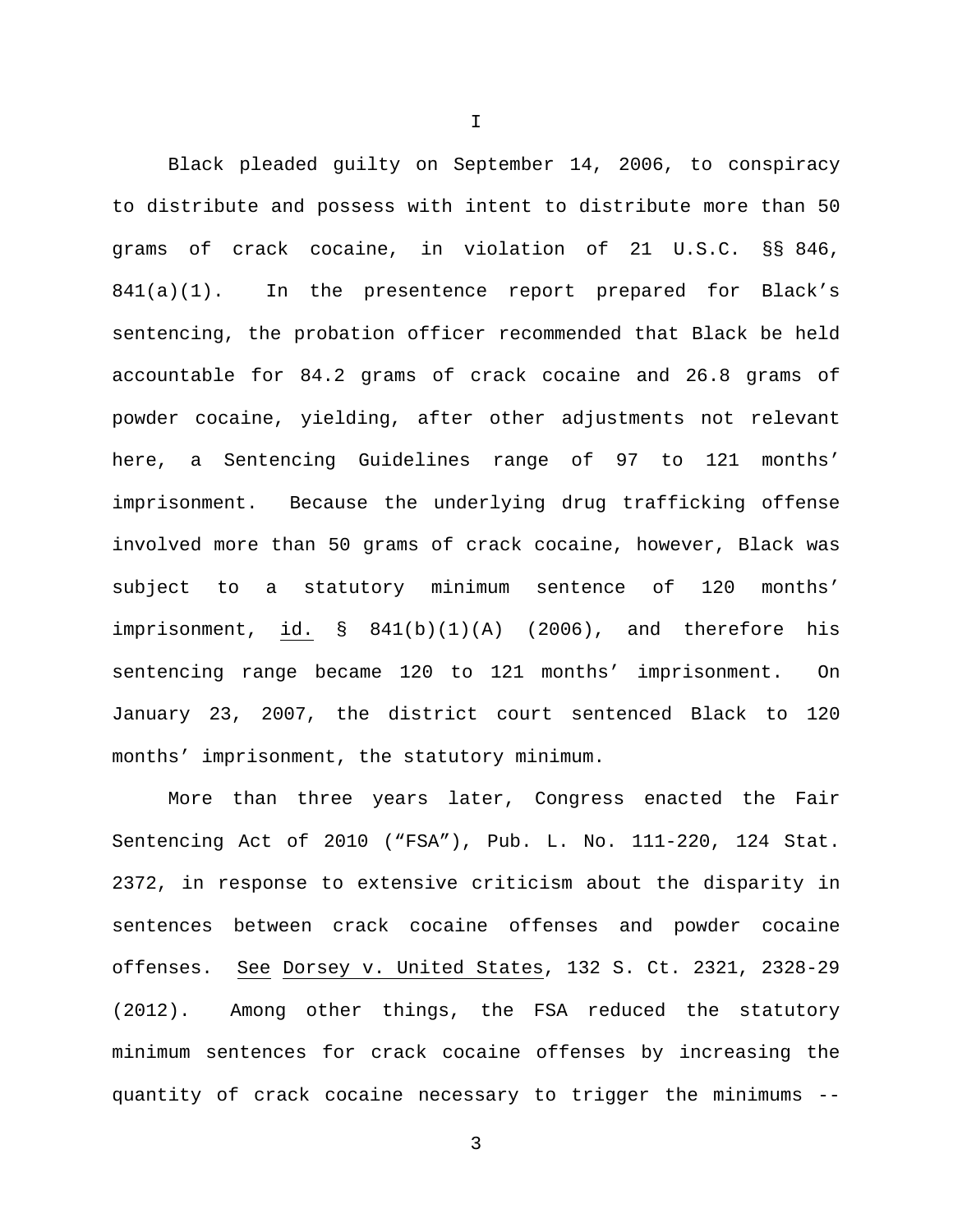raising the amount from 15 grams to 28 grams for the 5-year minimum sentence, and from 50 grams to 280 grams for the 10-year minimum sentence. See FSA  $\S$  (2)(a). The Act left the statutory minimum sentences for powder cocaine in place. The effect of the changes was to reduce the sentencing disparity between crack cocaine offenses and powder cocaine offenses by lowering the crack-to-powder ratio from 100-to-1 to 18-to-1. The FSA also directed the Sentencing Commission to conform the Sentencing Guidelines to the new statutory minimums "as soon practicable." Id. § 8. The Sentencing Commission thereafter promulgated amendments to the Guidelines, reducing the recommended sentencing ranges to levels consistent with the FSA, to be applied retroactively. See U.S.S.G. App. C Amends. 750, 759 (2011). Comments to the Guidelines, however, explain that retroactive amendments do not alter statutory minimum terms of imprisonment. See U.S.S.G. § 1B1.10, cmt. n.1(A).

On October 18, 2012, Black filed a motion to reduce his sentence pursuant to 18 U.S.C.  $\S$  3582(c)(2), which allows for a sentence reduction "in the case of a defendant who has been sentenced to a term of imprisonment based on a sentencing range that has subsequently been lowered by the Sentencing Commission." Black claimed that because the FSA had lowered the statutory minimum for the amount of crack cocaine for which he was accountable from 120 months' imprisonment to 60 months'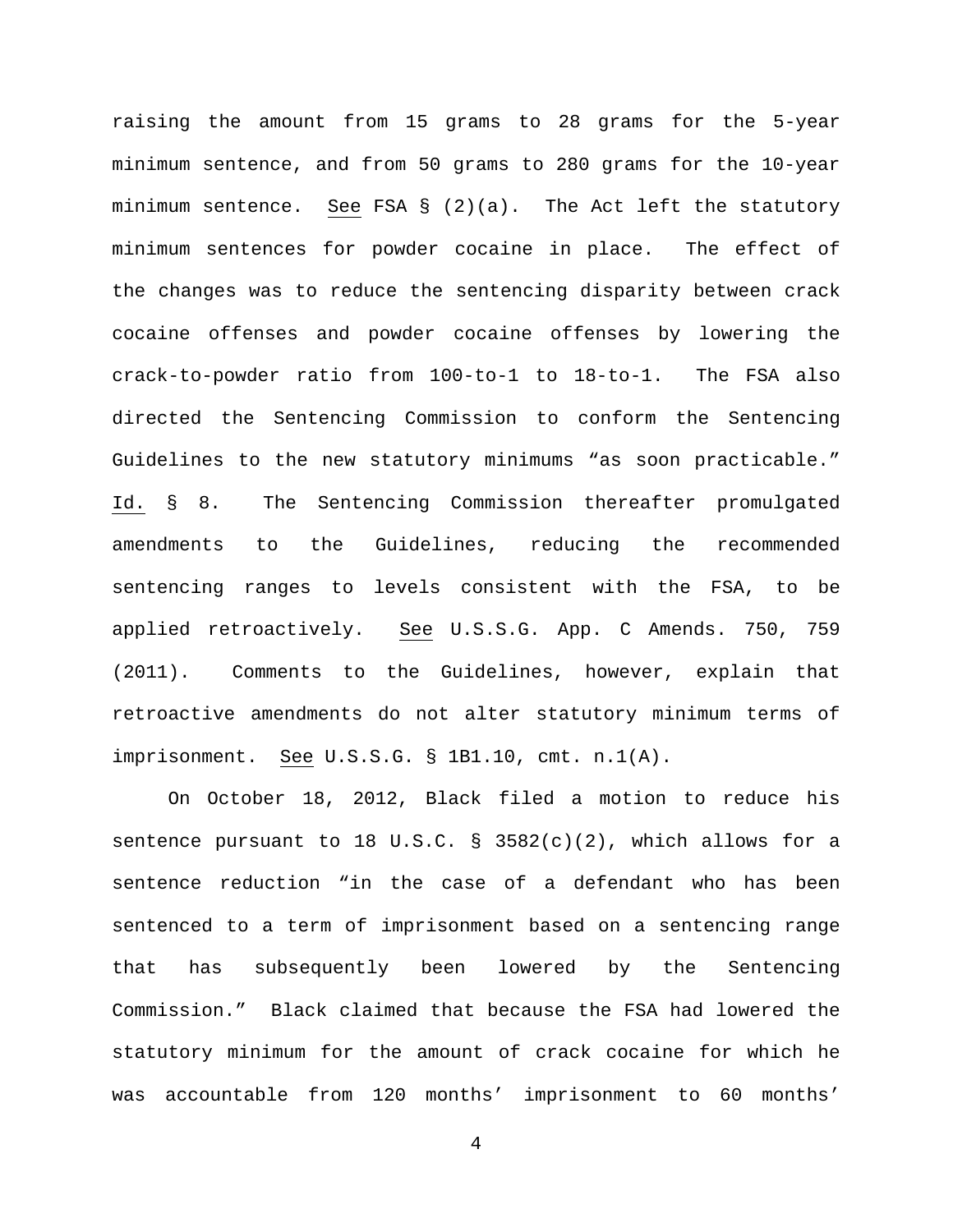imprisonment and the Sentencing Commission had, as required by the FSA, reduced its recommended sentencing ranges for crack cocaine to the same extent, his sentence should be reduced accordingly.

The district court denied Black's motion, relying on our decision in Bullard to state that "[t]he Fourth Circuit, like most others, has held that the FSA mandatory minimums do not apply retroactively." The court therefore concluded that while "application of the retroactive FSA guidelines to this matter results in a new guideline range of fifty-one to sixty-three months . . . [the] defendant still faces a pre-FSA mandatory minimum of 120 months' imprisonment."

Black filed this appeal, arguing primarily that even though the Supreme Court's decision in Dorsey may not have directly overruled Bullard, it nonetheless provides the rationale for applying the FSA to his  $\S$  3582(c)(2) proceeding and thereby for modifying his 120-month sentence, which had been imposed in 2007 before the effective date of the Act.

#### II

Black contends that the Supreme Court's decision in Dorsey, while not holding that the FSA applies to a  $\S$  3582(c)(2) proceeding, implies such a result through its reasoning. He recognizes Dorsey's narrow holding that persons sentenced after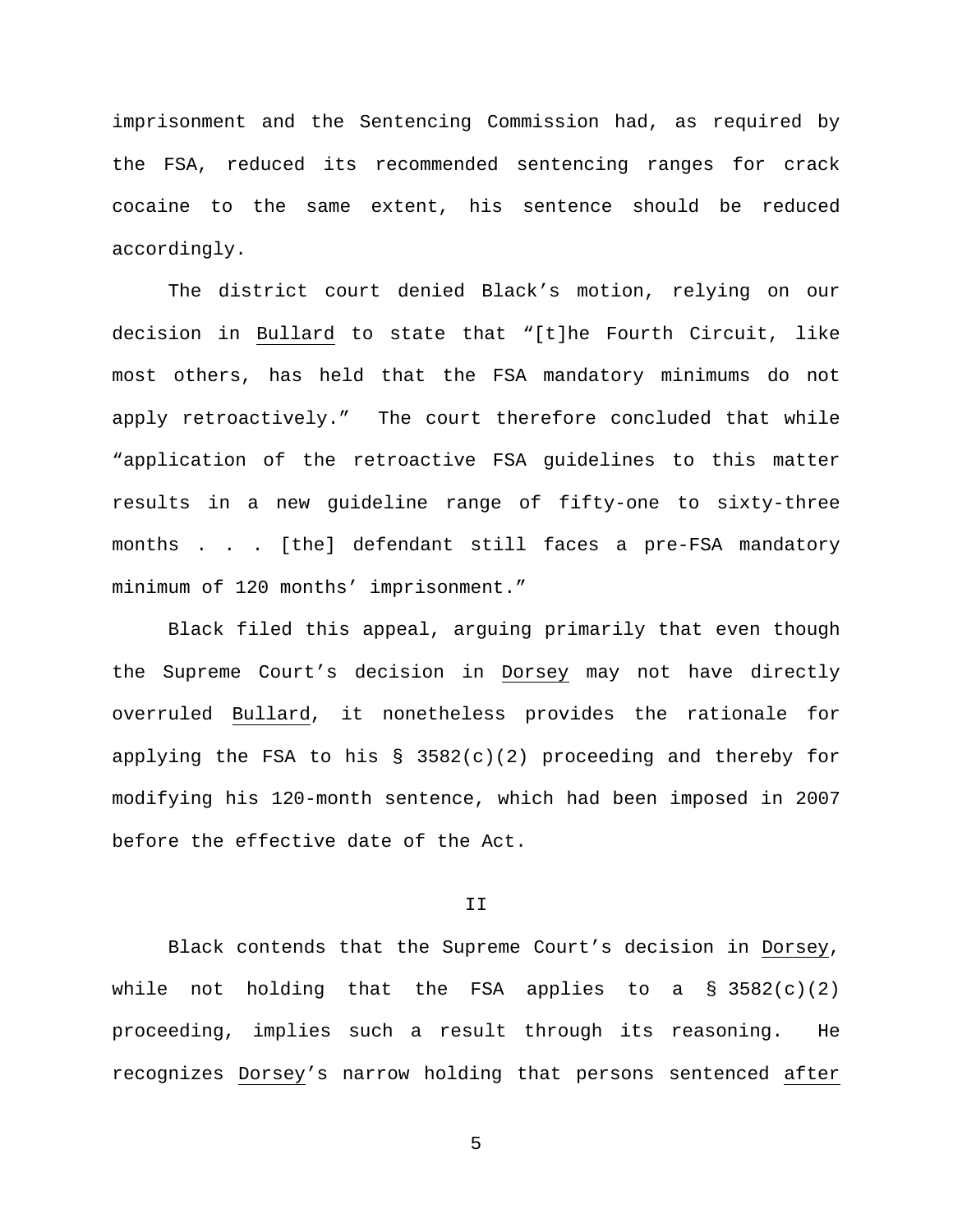the effective date of the FSA for an offense committed before the effective date should be sentenced pursuant to the FSA. To apply that holding, he reasons that a  $\S$  3582(c)(2) proceeding is a sentencing proceeding, and therefore, because his  $\S$  3582(c)(2) proceeding took place after the FSA's effective date, he should be sentenced under the FSA, which establishes a reduced statutory minimum sentence of 60 months' imprisonment for the amount of drugs involved in his crime.

To reach this conclusion, he relies on the reasons the Dorsey Court gave for concluding that a defendant who commits a crime before the effective date of the FSA but was sentenced after the effective date should have the benefit of the FSA. He argues that just as Dorsey's holding did no violence to the basic principles governing the retroactivity of legislation, a holding applying the FSA to  $\S$  3582(c)(2) proceedings would similarly do no such violence. This is because, he explains, a sentencing court generally applies the Sentencing Guidelines in effect on the date of sentencing, 18 U.S.C. § 3553(a)(4)(A)(ii), and the FSA was enacted against that statutory background. He contends that his construction is confirmed by the FSA's directive to the Sentencing Commission to conform its Guidelines to the FSA "as soon as practicable" and by the Sentencing Commission's response in promulgating reduced Guidelines ranges, to be applied retroactively. Moreover, he argues, as a policy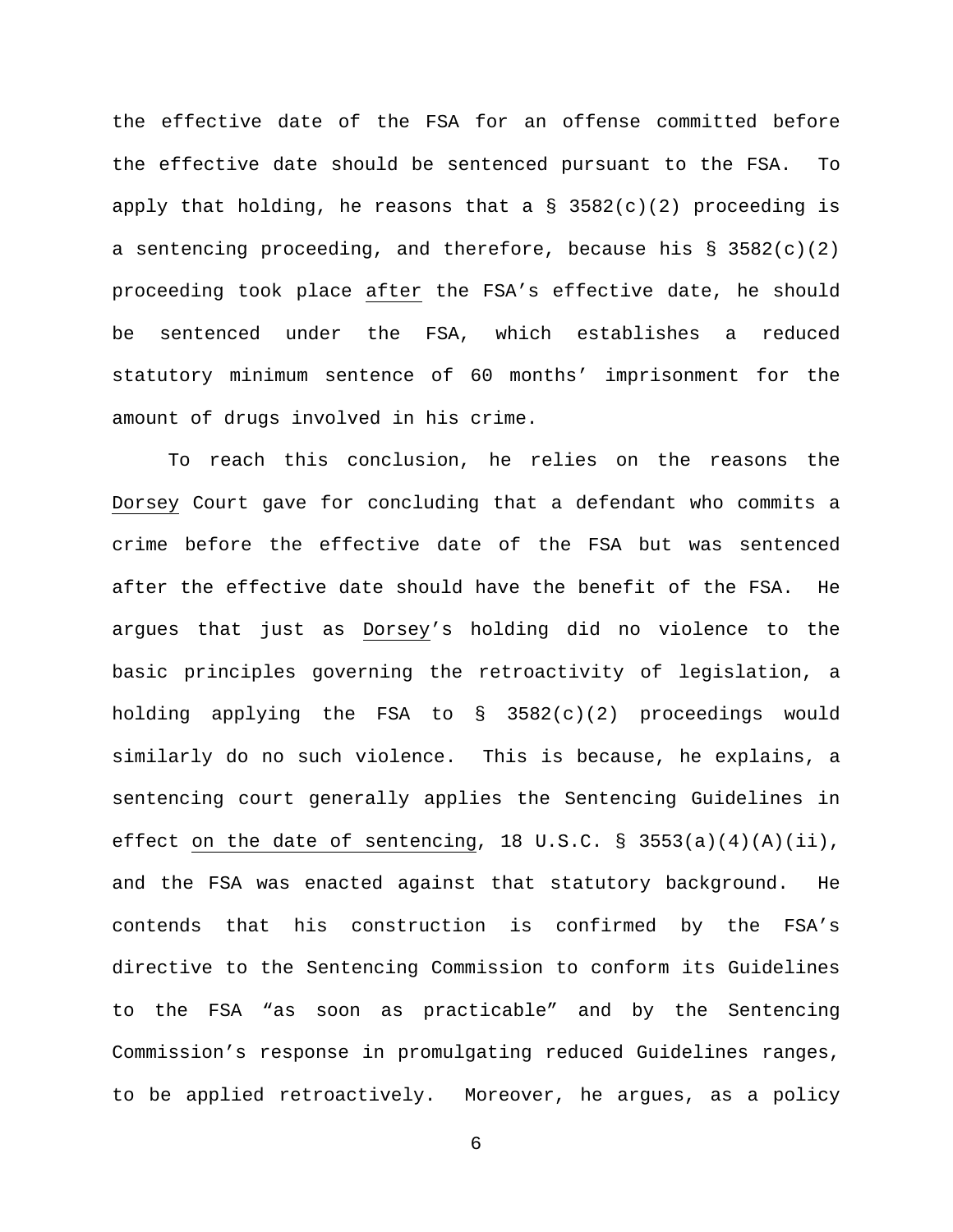consideration, the Supreme Court in Dorsey recognized that the FSA was enacted to eliminate disparities and application of the FSA through  $\S$  3582(c)(2) would eliminate disparities. As he states:

It follows from the reasoning of Dorsey that Congress intended that the Fair Sentencing Act's more lenient<br>mandatory minimums also apply in § 3582(c)(2) mandatory minimums also apply in  $\S$  3582(c)(2) proceedings based on the retroactive FSA guideline amendments.

While Black's logical development is neat, it overlooks and therefore fails to address legal realities. First, there is no language in the FSA explicitly providing or even suggesting that it be applied retroactively. Second, Dorsey resolved a tension between  $1 \text{ U.S.C. }$  § 109 and 18 U.S.C. § 3553(a)(4) with reasoning that would not apply to a sentence-modification proceeding under § 3582(c)(2). Third, without precedential support from Dorsey, Black is bound by our decision in Bullard, which held that the FSA is not retroactive. And fourth, a § 3582(c)(2) proceeding is not a sentencing proceeding as addressed in Dorsey, and, moreover, the language of § 3582(c)(2) itself limits its applicability to the situation where the defendant was sentenced based on a sentencing range that subsequently was reduced by the Sentencing Commission. We address the second, third, and fourth points in further detail.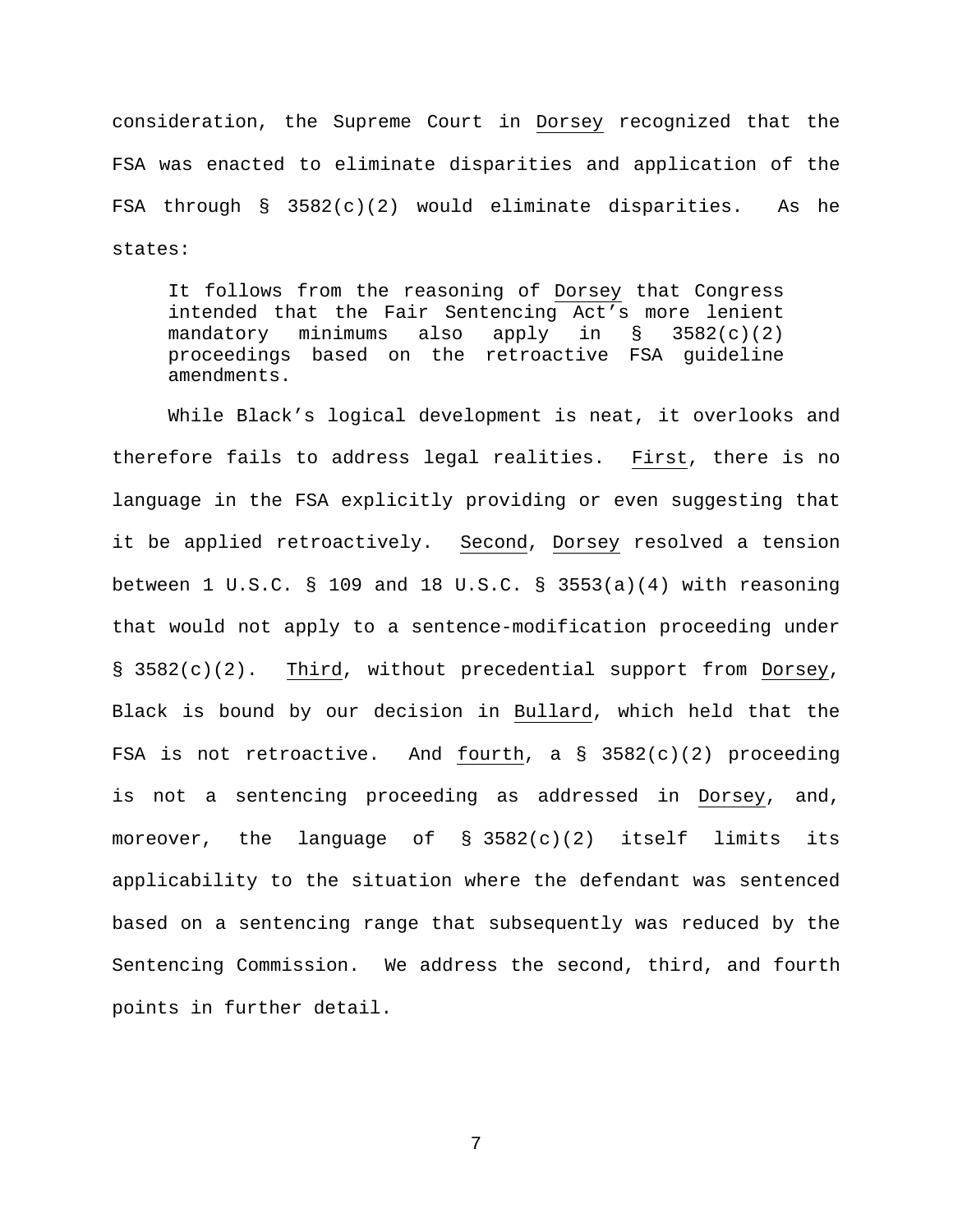In construing the FSA, the Dorsey Court was faced with the task of resolving the tension between the principles inherent in two statutes that seemed to pull in opposite directions. Section 109 of Title 1, which is a statute of general applicability, provides, as the Dorsey Court described it, that "a new criminal statute that repeals an older criminal statute shall not change the penalties incurred under that older statute unless the repealing Act shall so expressly provide." Dorsey, 132 S. Ct. at 2330 (internal quotation marks and alterations omitted). Section  $3553(a)(4)(A)(ii)$  of Title 18, on the other hand, provides, again as the Dorsey Court described it, that "regardless of when the offender's conduct occurs, the applicable Guidelines are the ones in effect on the date the defendant is sentenced." Id. at 2331 (internal quotation marks omitted). The Court observed that the language of these statutes "argues in opposite directions." Id. at 2230. In resolving the tension, the Court concluded that Congress, in enacting the FSA, clearly understood and accepted the existing principles of § 3553(a), as it specifically instructed the Sentencing Commission to promulgate new Guidelines "as soon as practicable." Thus, the Court reasoned that Congress intended that the FSA apply to all those who had not yet been sentenced even though their crimes may have been committed before the Act.

A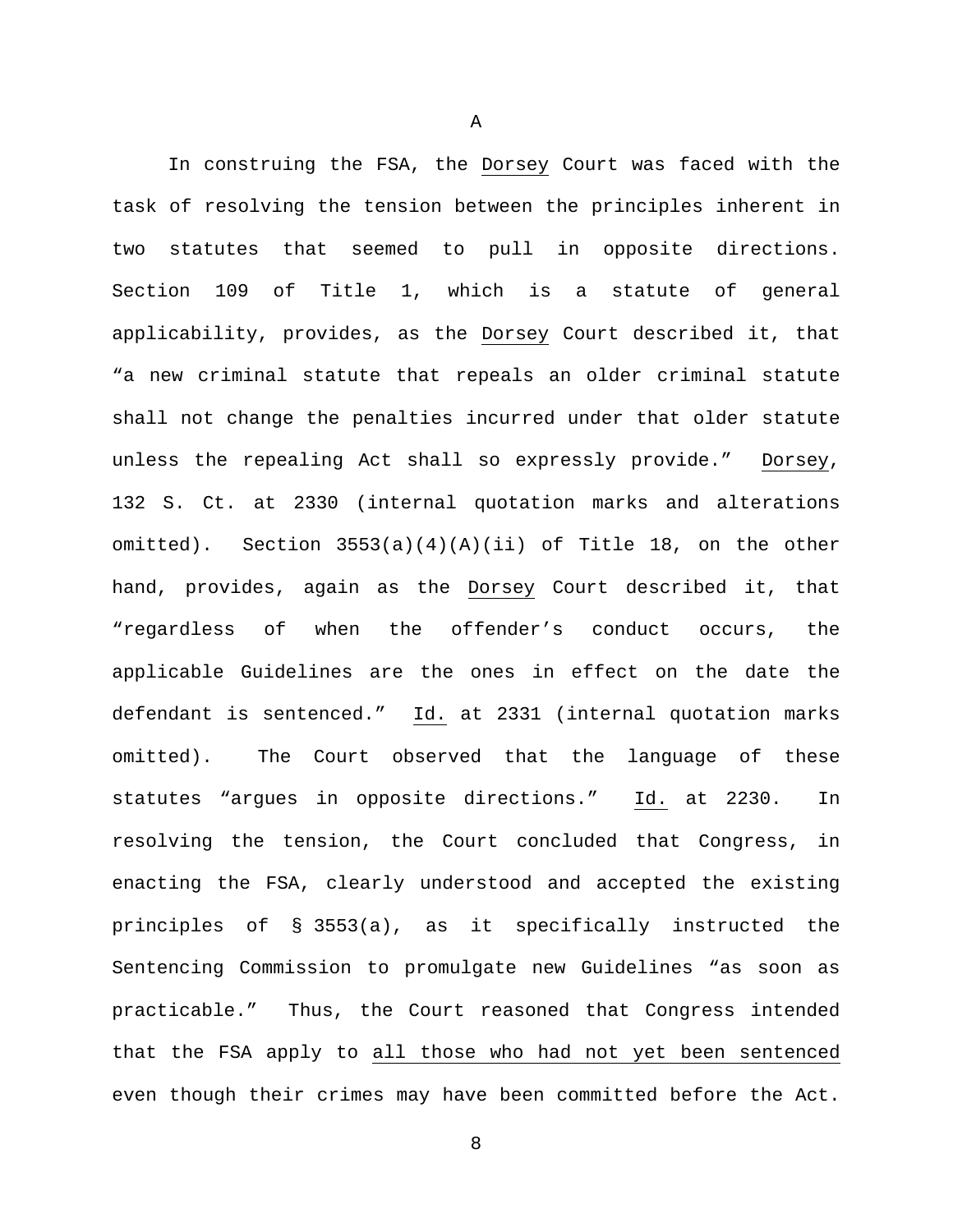Id. at 2331. Moreover, it observed that this conclusion eliminated an undesirable disparity, noting that two different defendants accountable for the same quantity of crack cocaine and sentenced on the same day after the effective date of the FSA -- one for a crime committed before the Act's effective date and one for a crime committed after -- should be subject to the same law at sentencing. Id. at 2333. In essence, the Court held that the FSA should be applied prospectively to all sentences imposed after the Act's effective date of August 3, 2010. Id. at 2335.

While the Court's interpretation of the FSA eliminated disparities among all defendants sentenced after the effective date, it recognized that its construction would leave in place disparities between defendants sentenced before the effective date of the FSA and defendants sentenced after. Dorsey, 132 S. Ct. at 2335. The Court reasoned that some disparity is inevitable when Congress changes the penalty for a crime. Id.

In this case, Black was sentenced in 2007, before the 2010 effective date of the FSA, and therefore cannot rely on Dorsey's reasoning. Any efforts by Black to broaden Dorsey's holding by arguing that the FSA applies generally to reduce the sentences of all persons having received statutory minimum sentences at any time before the effective date of the FSA are not supported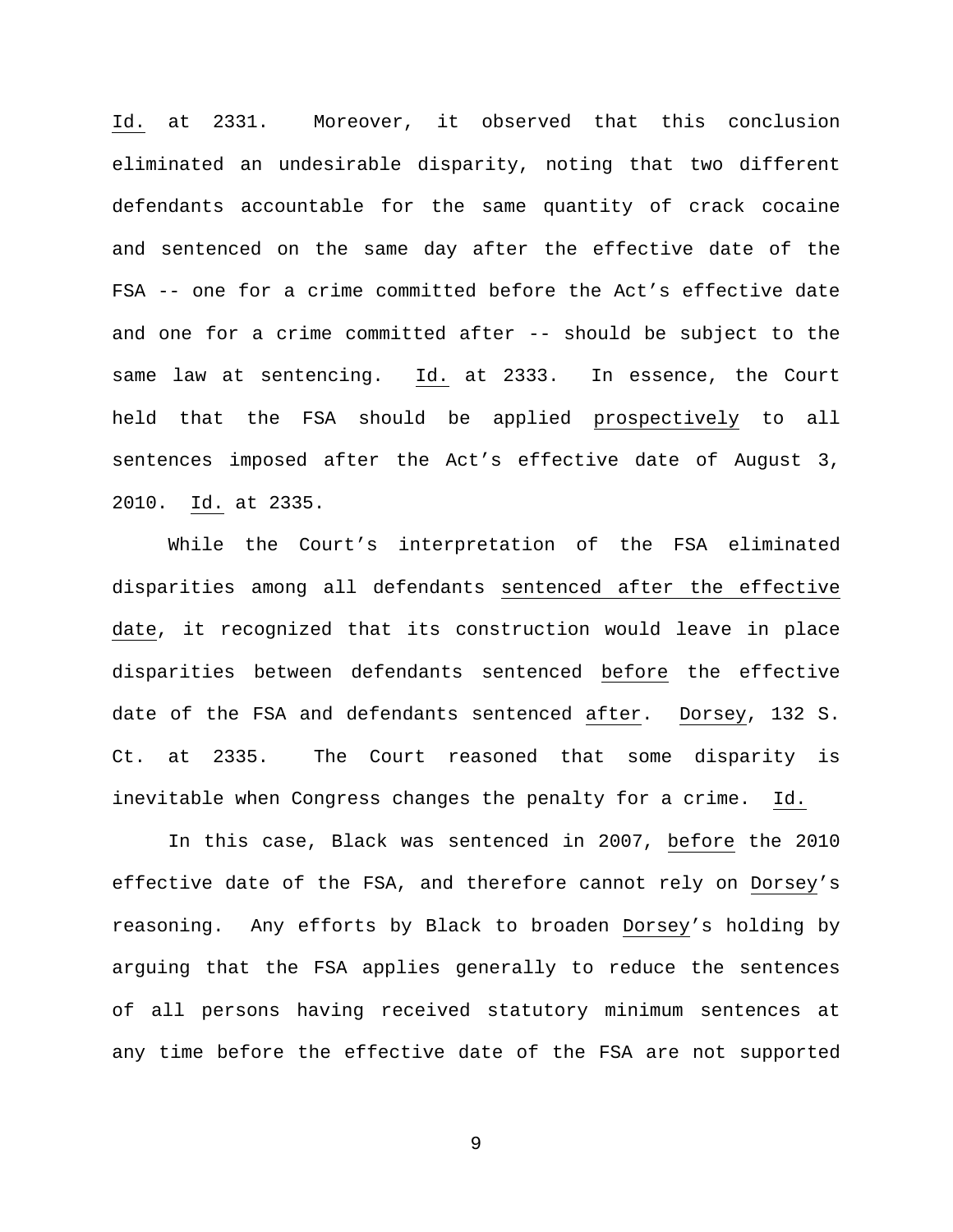by any statute or case law. Indeed, our decision in Bullard precludes such efforts.

B

In Bullard, we held "that the FSA does not apply retroactively." Bullard, 645 F.3d at 249. The defendant there committed a crime before the effective date of the FSA and was also sentenced before the effective date, just as is the case here, and we limited our holding to those circumstances. Indeed, we specifically noted, "We do not address the issue of whether the FSA could be found to apply to defendants whose offenses were committed before August 3, 2010, but who have not yet been sentenced, as that question is not presented here." Id. at 248 n.5 (emphasis added). Likewise, the Dorsey Court expressly noted that it was not extending its relief to individuals sentenced before the FSA's effective date:

We also recognize that application of the new minimums to pre-Act offenders sentenced after August 3 will create a new set of disparities. But those disparities, reflecting a line-drawing effort, will exist whenever Congress enacts a new law changing<br>sentences (unless Congress intends re-opening Congress sentencing proceedings concluded prior to a new law's effective date). We have explained how in federal sentencing the ordinary practice is to apply new penalties to defendants not yet sentenced, while<br>withholding that change from defendants already change from defendants already sentenced.  $[C]$ ompare 18 U.S.C. § 3553(a)(4)(A)(ii) with § 3582(c).

\* \* \*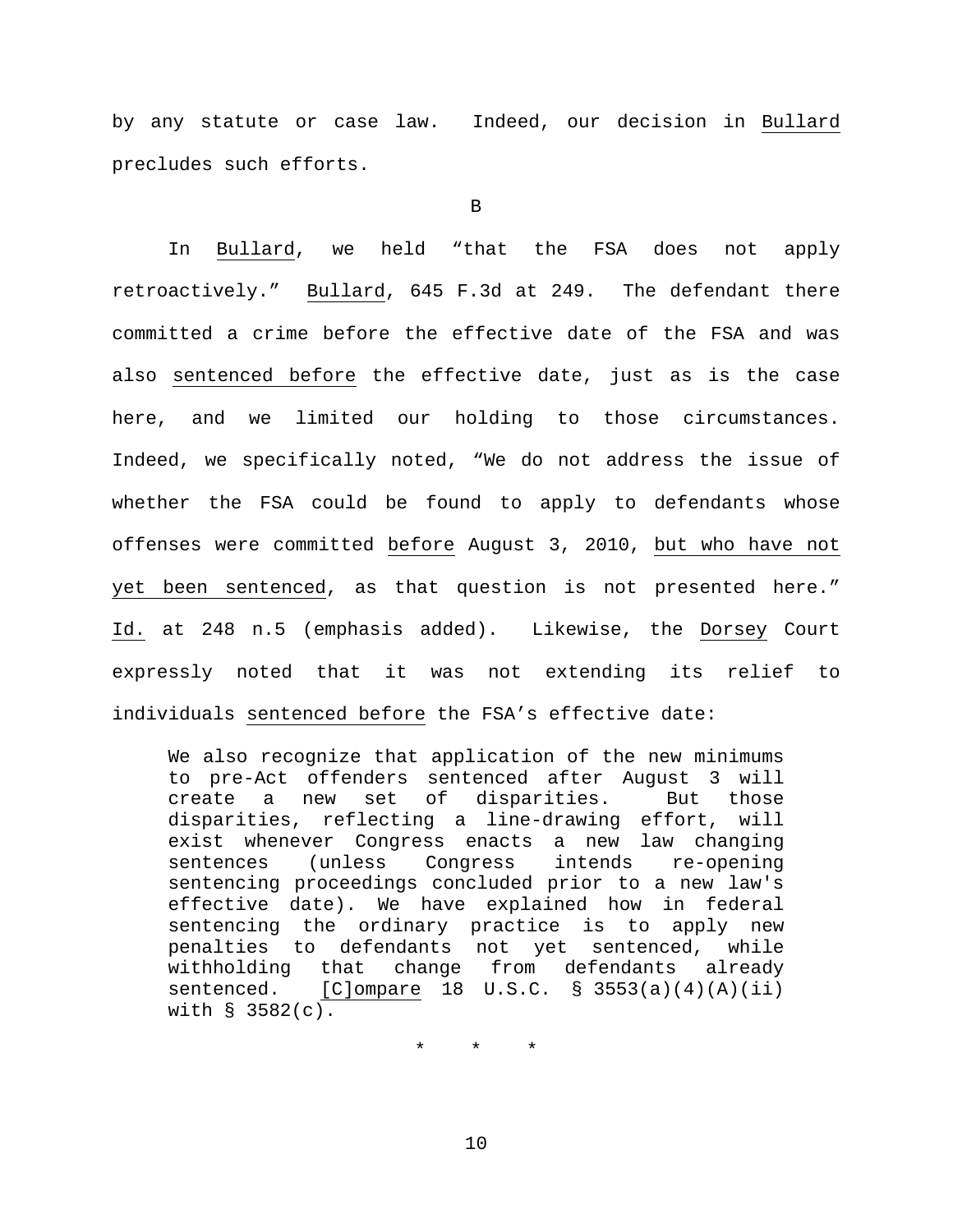We consequently conclude that this particular new disparity (between those pre-Act offenders already sentenced and those not yet sentenced as of August 3) cannot make a critical difference.

Dorsey, 132 S. Ct at 2335 (citation omitted).

Since Dorsey was decided, we have twice concluded that it did not overrule our decision in Bullard. In United States v. Mouzone, 687 F.3d 207, 222 (4th Cir. 2012), we held, citing both Dorsey and Bullard, that the FSA "applies retroactively only to 'offenders whose crimes preceded August 3, 2010, but who are sentenced after that date.'" (Emphasis added). Likewise, in United States v. Allen, 716 F.3d 98, 107 (4th Cir. 2013), we stated that "our holding in Bullard -- that the Fair Sentencing Act does not have retroactive effect -- is limited [by Dorsey] to the extent that the Fair Sentencing Act does apply to all sentences handed down after its enactment."

 $\mathcal{C}$ 

Black attempts to distinguish our Bullard line of precedents by noting that those cases involved direct appeals of the defendants' initial sentences, whereas his case involves a motion under 18 U.S.C.  $\S$  3582(c)(2). He argues that his § 3582(c)(2) motion initiated a new sentencing proceeding to which the FSA would apply under Dorsey, because the "new" sentencing proceeding took place after the effective date of the FSA.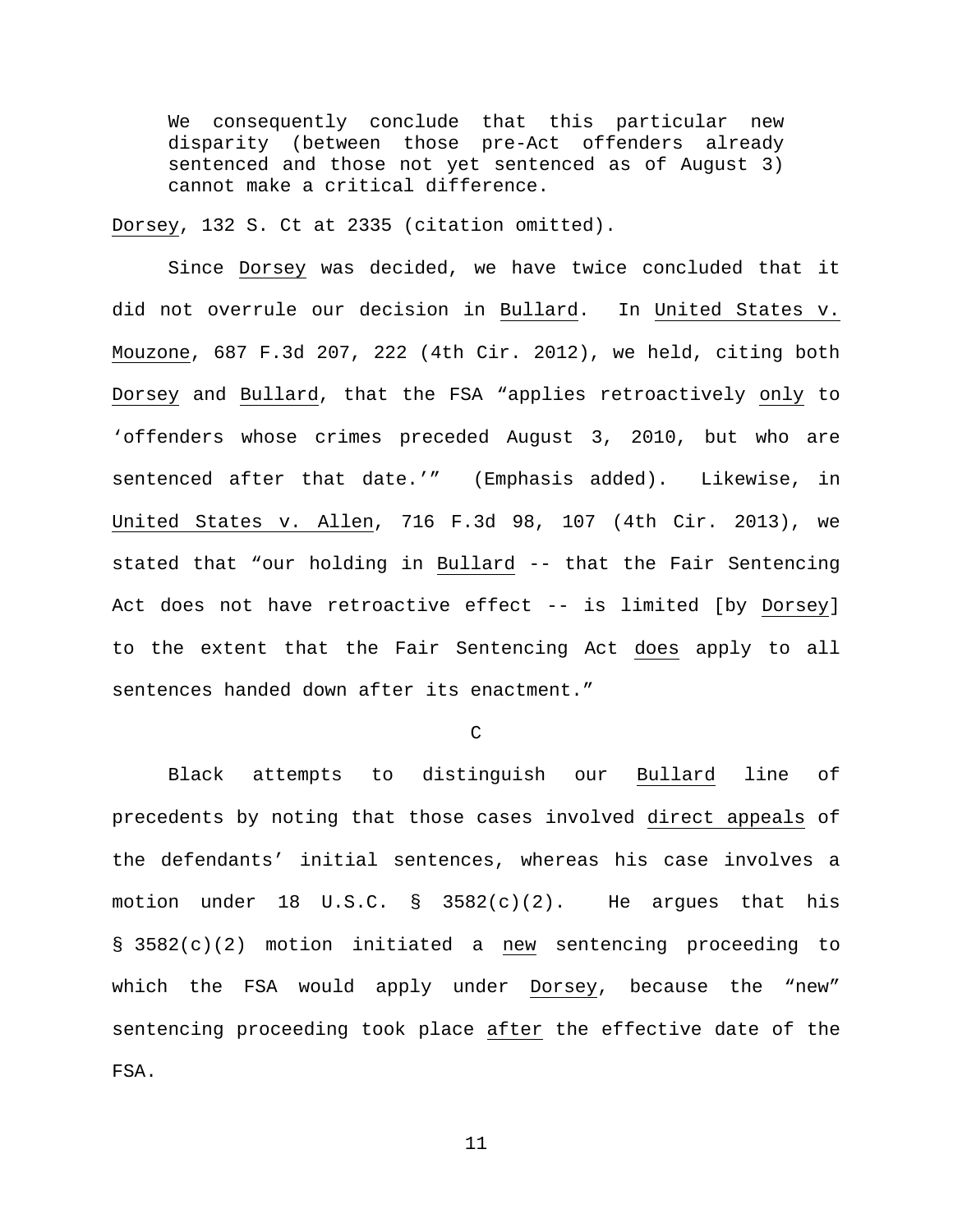In making this argument, he acknowledges that his § 3582(c)(2) proceeding, which allows for limited modifications, was not a "plenary resentencing." But he argues:

A sentence "modification" under § 3582(c) bears many of the hallmarks of an initial sentencing: the district court must calculate the advisory guideline range in light of the amended guideline provisions, it must consider the statutory sentencing factors set out<br>at 18 U.S.C. § 3553(a), and it must exercise at 18 U.S.C. § 3553(a), and it must exercise discretion to determine what sentence to impose in<br>light of these factors. See U.S.S.G. § 1B1.10, light of these factors. § 3582(c)(2). Especially in cases where a defendant received a substantial assistance departure initially, the district court enjoys substantial latitude in the manner and means of calculating what reduction, if any, to grant the defendant.

This argument overlooks the fact that Black is serving a statutory minimum sentence that was imposed on him in 2007, before the 2010 effective date of the FSA, and that the reasoning of Dorsey, applying the FSA to sentences imposed after its effective date, referred to initial sentencings, as the Court alluded to the relationship between the criminal act and the sentence, not to subsequent proceedings to modify the sentence. See, e.g., Dorsey, 132 S. Ct. at 2331-32, (referring to the imposition of penalties for a crime when discussing the tension between 1 U.S.C. § 109 and 18 U.S.C. §  $3553(a)(4)(A)(ii)$ ; see also id. at 2335 (referring to the disparity left by its decision as "between those pre-Act offenders already sentenced and those not yet sentenced as of August 3" (emphasis added)). Black's § 3582(c)(2) motion is an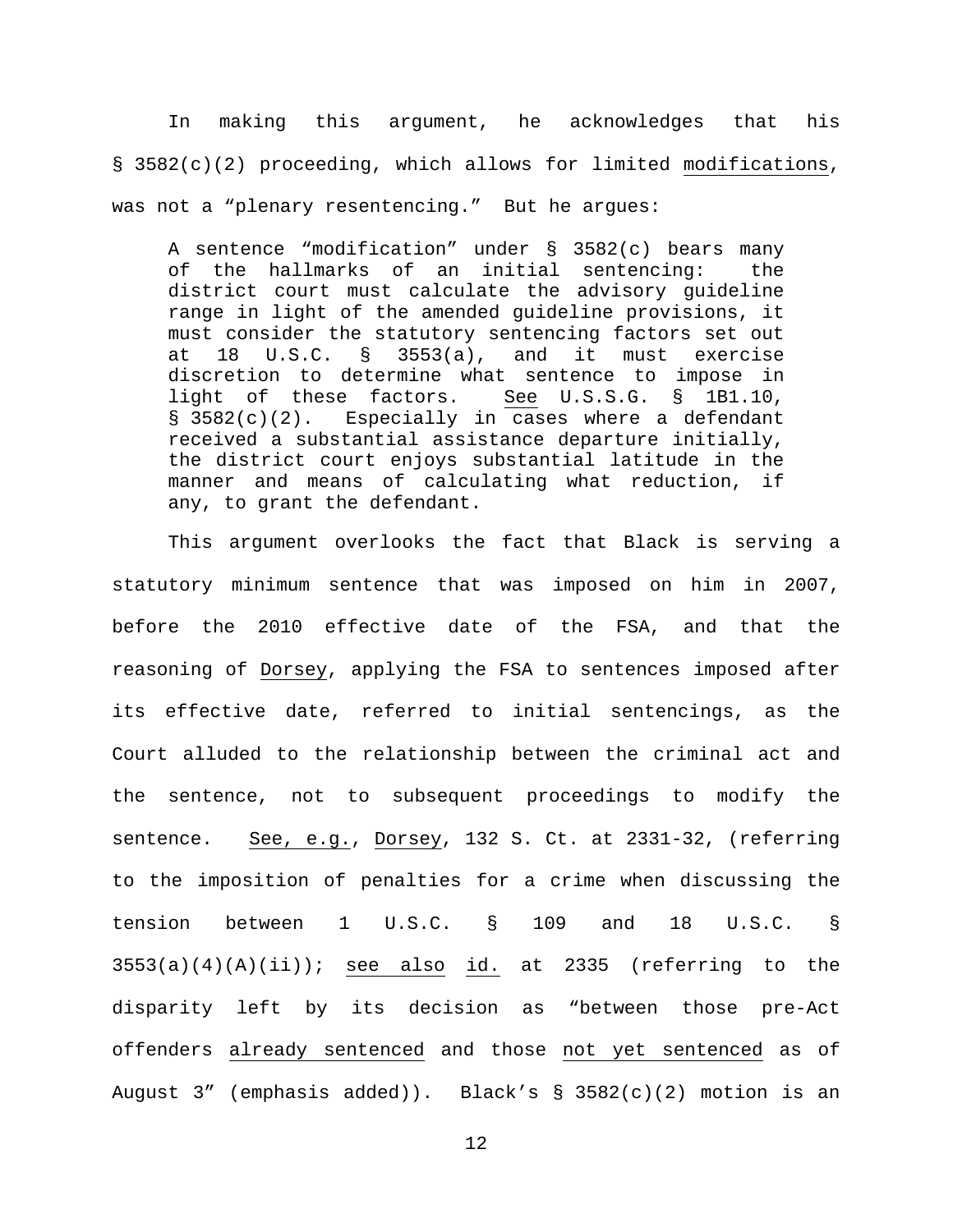effort to modify a preexisting sentence, imposed in 2007, and Black fails to explain how his 2007 sentence could be changed without a retroactive application of the FSA.

Moreover, Black's ability to obtain modification under § 3582(c)(2) of an earlier entered sentence would have been available only if his 2007 sentence were "based on a sentencing range that ha[d] subsequently been lowered by the Sentencing Commission pursuant to 28 U.S.C. § 994(o)." 18 U.S.C. § 3582(c)(2) (emphasis added). That gate of opportunity was thus open only under conditions that Black did not satisfy - his sentence was not based on "a sentencing range" that the Sentencing Commission subsequently lowered. He was originally sentenced to a statutory minimum sentence fixed by Congress in 21 U.S.C. § 841(b)(1), and the Sentencing Commission did not change, nor purport to change, that statutory minimum sentence. Indeed, it had no authority to change any statutory minimum fixed by congressional enactment.

This is explicitly recognized by the Sentencing Commission's policy statement applicable to § 3582(c)(2) proceedings. See 18 U.S.C. § 3582(c)(2) (providing that any reduction under § 3582(c)(2) must be "consistent with applicable policy statements issued by the Sentencing Commission"). U.S.S.G. § 1B1.10, the applicable policy statement, specifies that a defendant is not eligible for § 3582(c)(2) relief where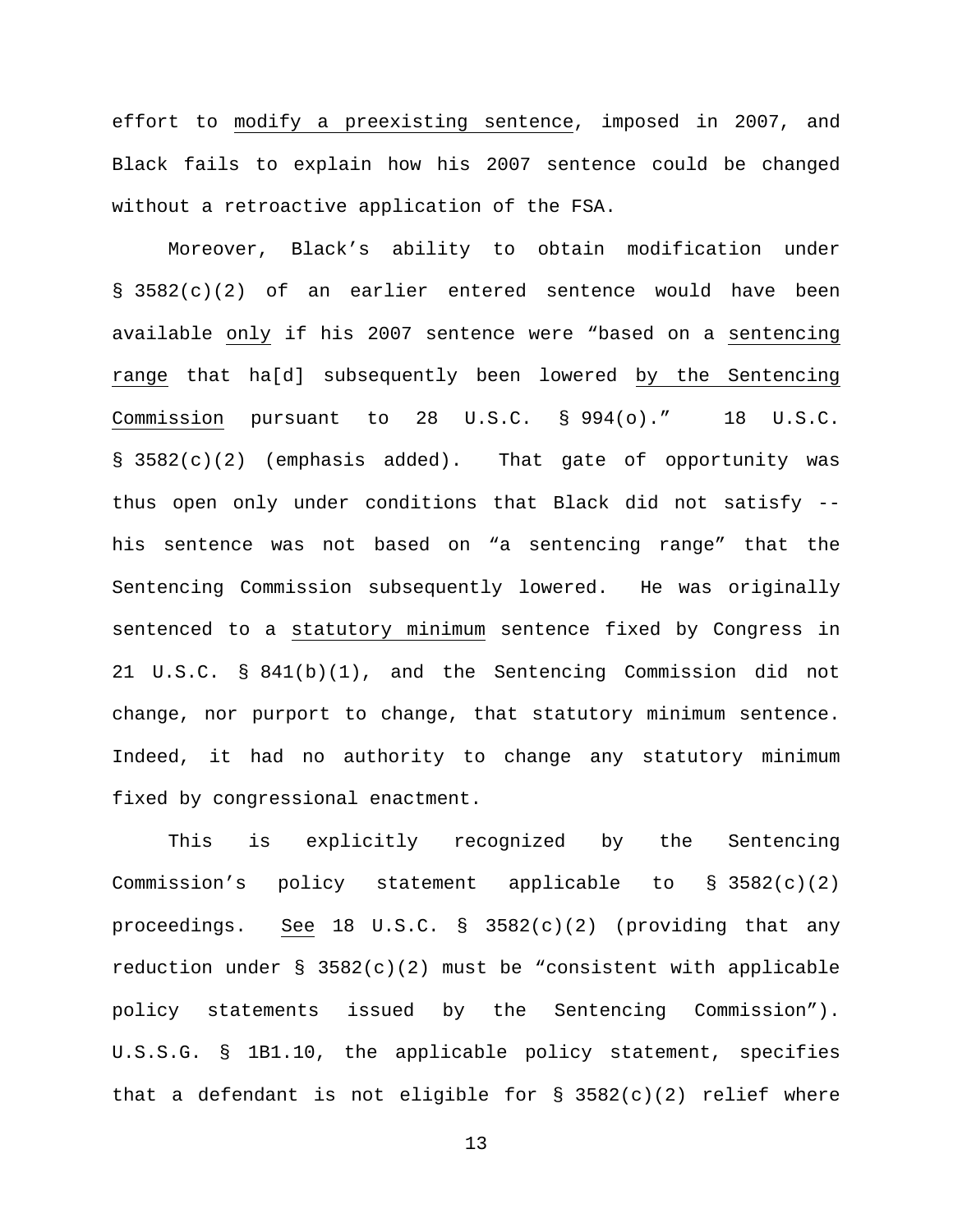his Guideline range has not been lowered "because of the operation of another guideline or statutory provision (e.g., a statutory mandatory minimum term of imprisonment)." U.S.S.G.  $\S$  1B1.10 cmt. n.1(A) (emphasis added). "Together,  $\S$  3582(c)(2) and the Policy Statement make clear that a defendant whose offense of conviction involved crack is eligible for a reduced sentence only if [the amendment] lowers the defendant's applicable guideline range." United States v. Munn, 595 F.3d 183, 187 (4th Cir. 2010).

The Sentencing Commission also made this point clear when issuing Guideline Amendment 759, which made the primary Guideline Amendment implementing the FSA (Amendment 750) retroactive. The Commission stated that "[t]he Fair Sentencing Act of 2010 did not contain a provision making the statutory changes retroactive. . . . [T]he inclusion of Amendment 750 (Parts A and C) in § 1B1.10(c) only allows the guideline changes to be considered for retroactive application; it does not make any of the statutory changes in the Fair Sentencing Act of 2010 retroactive." U.S.S.G. App. C Amend. 750 (2011) (emphasis added).

In this case, Black's 120-month sentence was the minimum required by statute at the time he was sentenced. Since the Sentencing Commission did not, nor could not, reduce this statutorily mandated minimum, Black was "ineligible for a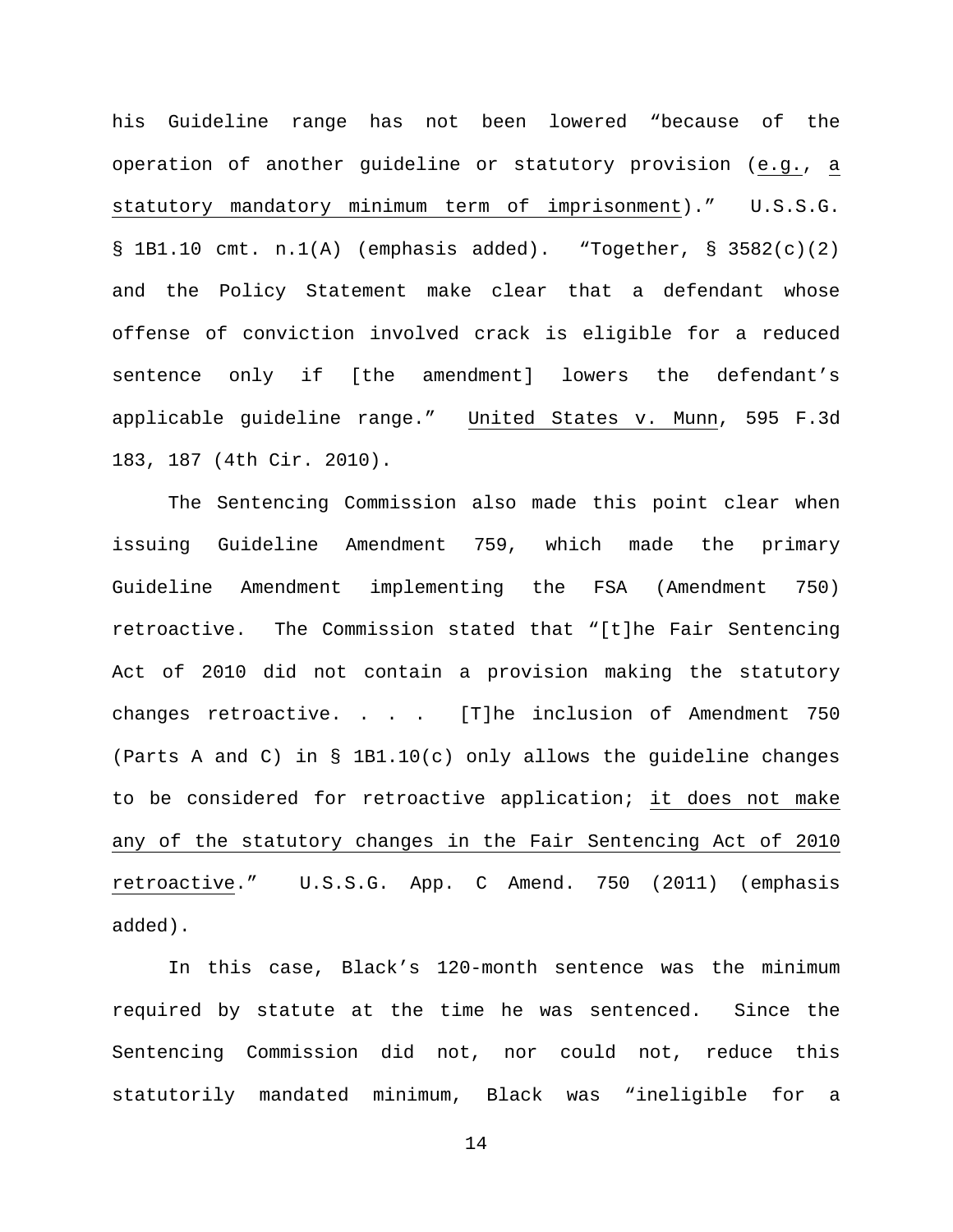reduction under  $\S$  3582(c)(2)." Munn, 595 F.3d at 187; see also United States v. Hood, 556 F.3d 226, 235-36 (4th Cir. 2009).

# III

In sum, we conclude, as we did in Bullard, that the reduced statutory minimum sentences enacted in the FSA on August 3, 2010, do not apply retroactively to defendants who both committed crimes and were sentenced for those crimes before August 3, 2010. See Bullard, 645 F.3d at 249. We also conclude that a proceeding commenced by the filing of a motion under §  $3582(c)(2)$  is not a sentencing proceeding to which the holding of Dorsey applies. See United States v. Blewett, \_\_ F.3d \_\_, No. 12-5226(L), 2013 WL 6231727, \*8-10 (6th Cir. Dec. 3, 2013) (en banc) ("[A] mandatory minimum subsequently lowered by Congress is not, as  $\S$  3582(c)(2) requires, a 'sentencing range. . . subsequently . . . lowered by the Sentencing Commission pursuant to 28 U.S.C. § 994(o)'" (omissions in original)); United States v. Kelly, 716 F.3d 180, 182 (5th Cir. 2013) ("We thus join our sister circuits in declining to treat a § 3582(c)(2) modification hearing as the equivalent of an original sentencing hearing under Dorsey"); United States v. Hammond, 712 F.3d 333, 336 (6th Cir. 2013) (same); United States v. Augustine, 712 F.3d 1290, 1295 (9th Cir. 2013) (same); United States v. Berry, 701 F.3d 374, 377 (11th Cir. 2012) (same).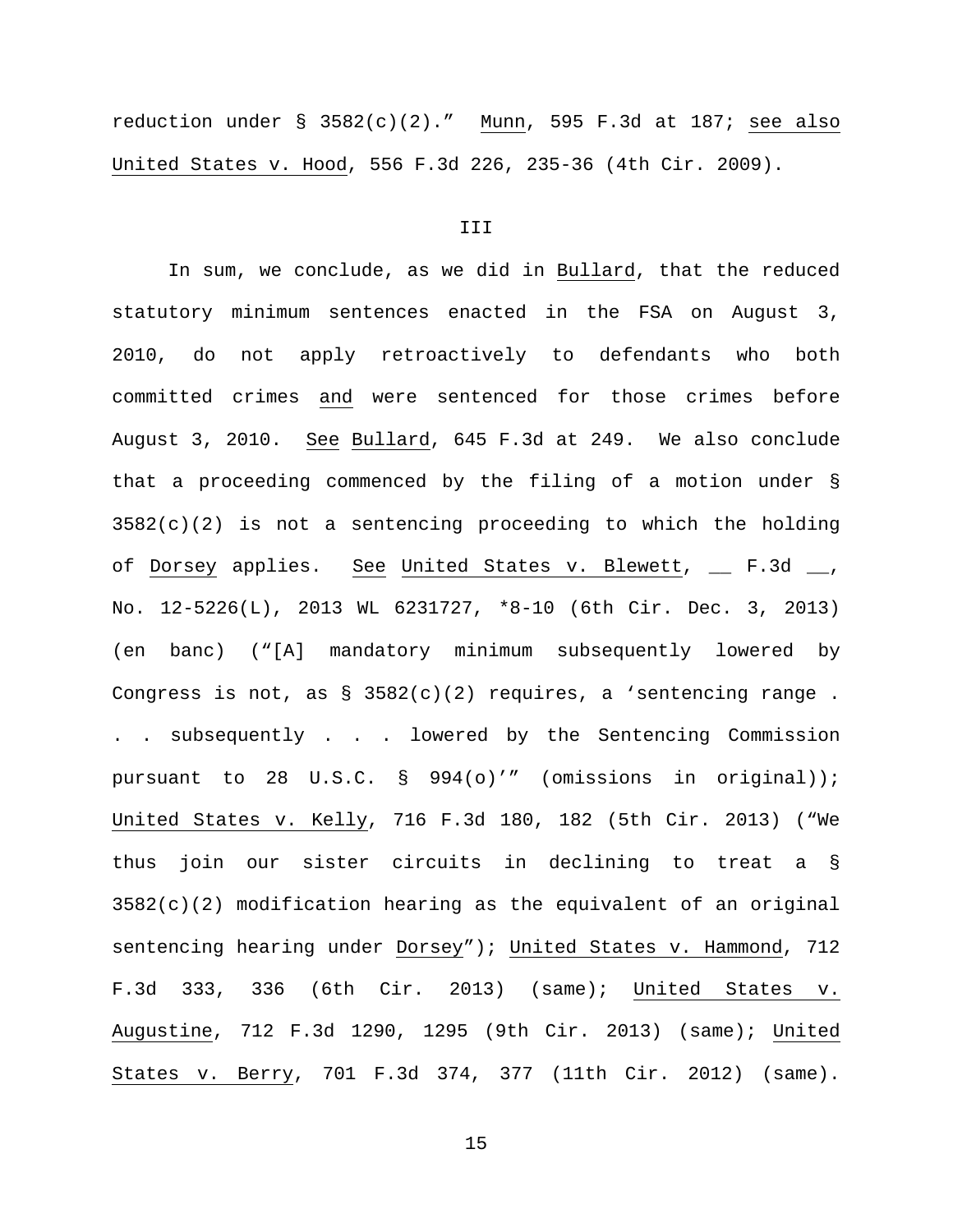Finally, we conclude, as we stated in Munn, that a defendant who has been convicted of a crack cocaine offense and given a statutory minimum sentence is "ineligible for a reduction under § 3582(c)(2)." Munn, 595 F.3d at 187; see also Hood, 556 F.3d at 235-36.

In reaching these conclusions, we recognize that a discrepancy remains between those sentenced to statutory minimum sentences under 21 U.S.C. § 841(b) before August 3, 2010, the effective date of the FSA, and those sentenced after. But such a discrepancy, "reflecting a line-drawing effort, will exist whenever Congress enacts a new law changing sentences," Dorsey, 132 S. Ct. at 2335, and any unfairness resulting from such a discrepancy is "beyond the province of this court to resolve," Augustine, 712 F.3d at 1295.

Accordingly, the judgment of the district court is

### AFFIRMED.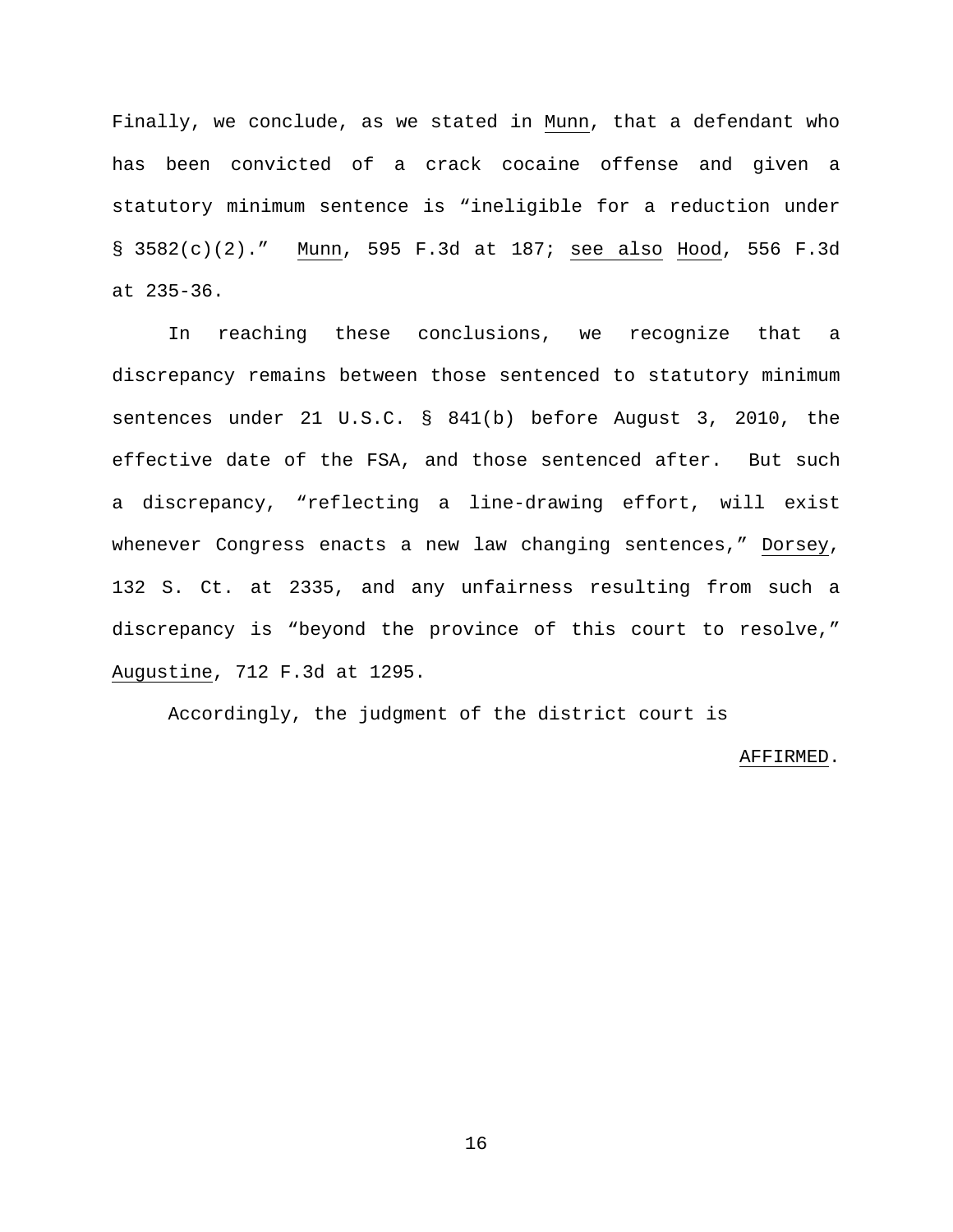KING, Circuit Judge, concurring:

Bound by our decision in Bullard, I join in Judge Niemeyer's opinion for the Court. I write separately to express my regret that controlling precedent compels such an unfair result. Prior to the FSA, Congress's insistence on unduly harsh mandatory minimum sentences for nonviolent crack-cocaine offenders — even after such sentences were widely acknowledged to be racially discriminatory — was a grim misfire in the war on drugs. Remnants of the injustice thus occasioned will persist as the result of our opinion today.

Fortunately, the Supreme Court's decision in Dorsey does not foreclose the hope that Bullard could one day be abrogated. As Judge Niemeyer's opinion makes clear, Dorsey stopped short of deciding whether a defendant sentenced under the old regime may avail himself of an FSA-reduced mandatory minimum. The Dorsey decision therefore left open the possibility that the Court will confront that retroactivity issue in a subsequent case. The Court could yet be persuaded  $-$  as am I  $-$  by Black's contention that the reasoning underlying Dorsey applies with equal force to defendants such as him. Others have made known their similar views. See United States v. Blewett, \_\_\_ F.3d \_\_\_, No. 12- 5226(L), 2013 WL 6231727, at \*36-38 (6th Cir. Dec. 3, 2013) (en banc) (Rogers, J., dissenting).